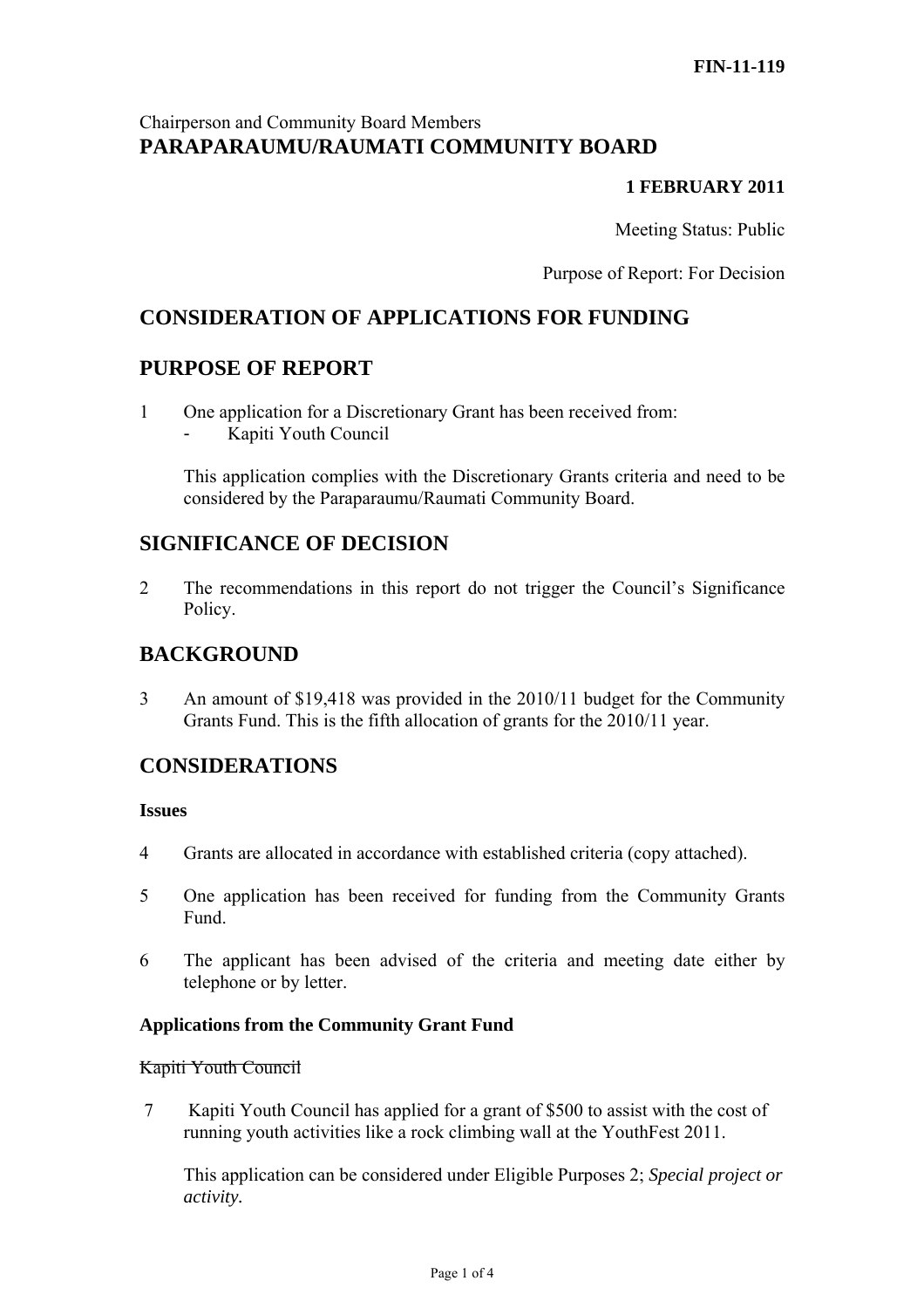## **Financial Considerations**

| $2010/11$ Budget  | <b>Grants total</b> |             |              | <b>Balance Available</b> |  |
|-------------------|---------------------|-------------|--------------|--------------------------|--|
| <b>Allocation</b> | Date of meeting     | per meeting | <b>Total</b> | for Distribution         |  |
| 19,418            | 20 August 2010      | 3,500       | 3,500        | 15,918                   |  |
|                   | 13 September 2010   | 2,000       | 5,500        | 13,918                   |  |
|                   | 23 November 2010    | 500         | 6,000        | 13,418                   |  |
|                   | 14 December 2010    | 2,500       | 8,500        | 10,918                   |  |

8 The following list shows all the grants made to date from the Paraparaumu/ Raumati Community Board Grants Fund in the 2010/2011 financial year, for the Board's information.

|                             |                               |                        |                                                                    | <b>Report</b> |
|-----------------------------|-------------------------------|------------------------|--------------------------------------------------------------------|---------------|
| <b>Date</b><br>$2 - 8 - 10$ | <b>Recipient</b>              | <b>Amount</b><br>\$500 | <b>Purpose of Grant</b>                                            | <b>Back</b>   |
|                             | Kāpiti College Global         |                        | To assist with the costs of eight                                  |               |
|                             | World Challenge<br>Expedition |                        | students travelling to India in<br>December 2010 with the Global   |               |
|                             |                               |                        |                                                                    |               |
| $2 - 8 - 10$                |                               | \$500                  | World Challenge Expedition.<br>To assist with the costs of travel  | Received      |
|                             | Tayla Reti                    |                        | to/from Ōtaki to train for the                                     |               |
|                             |                               |                        | New Zealand Under 19 Girls                                         |               |
|                             |                               |                        |                                                                    |               |
|                             |                               |                        | team for touch rugby and also                                      |               |
|                             |                               |                        | towards expenses if selected to<br>attend the tournament in        |               |
|                             |                               |                        | Australia in 2011.                                                 |               |
|                             | Camilla Andersen              | \$500                  | To assist with the costs of her                                    | Received      |
| $2 - 8 - 10$                |                               |                        |                                                                    |               |
|                             |                               |                        | attending the University of                                        |               |
|                             |                               |                        | Washington on a full scholarship<br>and an opportunity to make the |               |
|                             |                               |                        |                                                                    |               |
|                             |                               |                        | NZ Elite Rowing Squad at the                                       |               |
| $2 - 8 - 10$                | Kāpiti College Girls          | \$500                  | 2016 Olympic Games.<br>To assist with funding towards              | Received      |
|                             | <b>Barbershop Chorus</b>      |                        | accommodation and travel costs                                     |               |
|                             |                               |                        |                                                                    |               |
|                             |                               |                        | for their competing in the<br>National Secondary School            |               |
|                             |                               |                        | Barbershop Competition in                                          |               |
|                             |                               |                        | Hamilton on 12 August 2010.                                        |               |
| $2 - 8 - 10$                | Raumati South School          | \$500                  | To assist with the costs of                                        | Received      |
|                             |                               |                        | continuing a revegetation project                                  |               |
|                             |                               |                        | at Raumati South School, in                                        |               |
|                             |                               |                        | partnership with Kāpiti-Mana                                       |               |
|                             |                               |                        | Forest and Bird.                                                   |               |
| $2 - 8 - 10$                | Gavin Rolton                  | \$500                  | To assist with the costs of his                                    |               |
|                             |                               |                        | participation in the 2010                                          |               |
|                             |                               |                        | Wheelchair Rugby World                                             |               |
|                             |                               |                        | Championships in Vancouver,                                        |               |
|                             |                               |                        | Canada in September.                                               |               |
| $2 - 8 - 10$                | Nathan Millar                 | \$500                  | To assist with the costs of hiring                                 | Received      |
|                             |                               |                        | an Adaptive Snowsports                                             |               |
|                             |                               |                        | Instructor in order to snowboard                                   |               |
|                             |                               |                        | for a day on the mountain.                                         |               |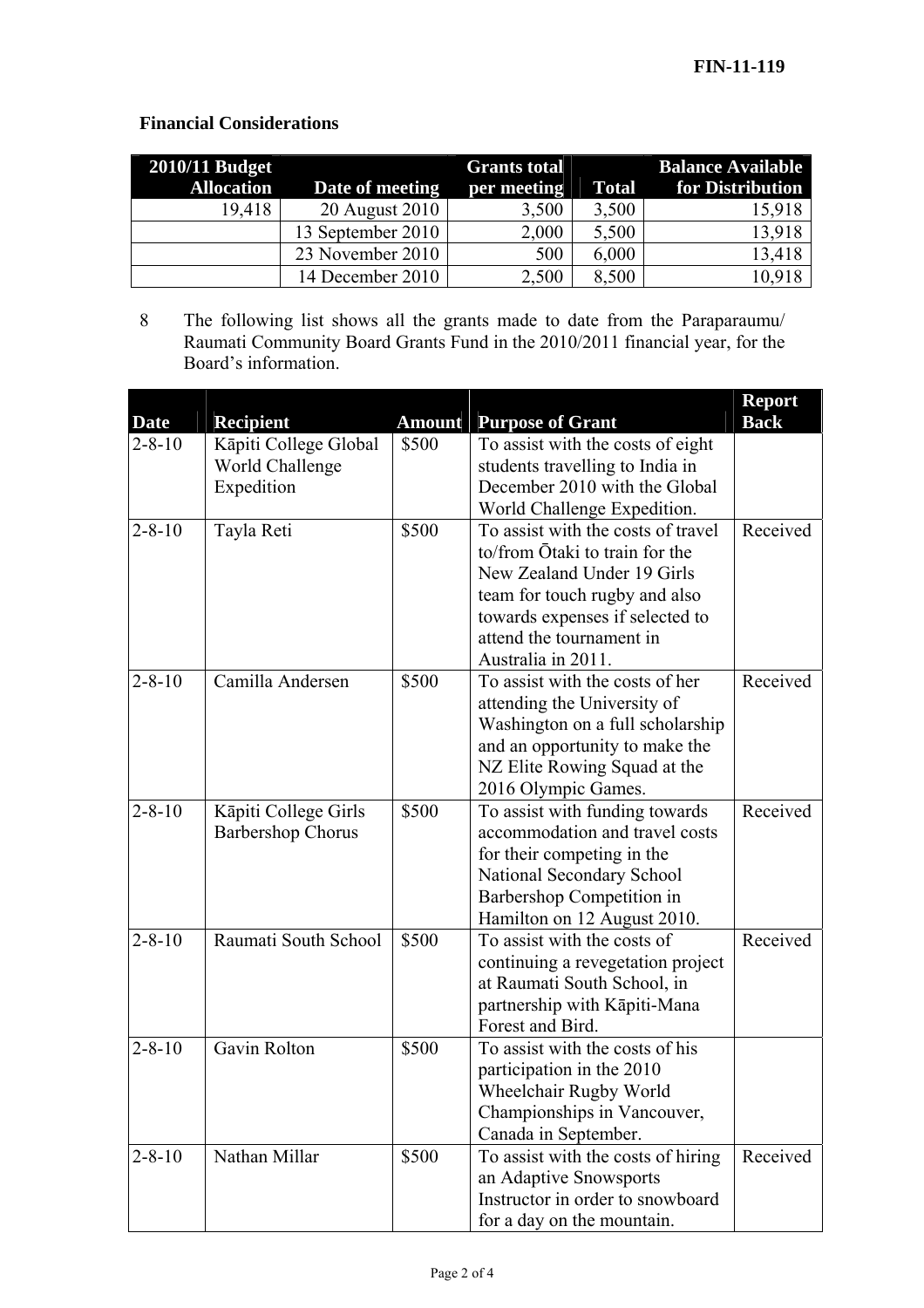|                              |                                                                        |               |                                                                                                                                                                                                                 | <b>Report</b> |
|------------------------------|------------------------------------------------------------------------|---------------|-----------------------------------------------------------------------------------------------------------------------------------------------------------------------------------------------------------------|---------------|
| <b>Date</b><br>$13 - 9 - 10$ | <b>Recipient</b>                                                       | <b>Amount</b> | <b>Purpose of Grant</b>                                                                                                                                                                                         | <b>Back</b>   |
|                              | Presentation Sisters'<br>Gala                                          | \$500         | To assist with the costs of hiring<br>the Paraparaumu Community<br>Hall for the Presentation Sisters'<br>Gala on 25 September 2010 and<br>also towards the cost of<br>overnight security prior to the<br>event. | Received      |
| $13 - 9 - 10$                | Parkinsonism Society<br>\$500<br>Kāpiti/Horowhenua<br>Inc.<br>disease. |               | To assist with the costs of<br>increasing the hours of the Field<br>Officer to provide a better<br>service for the people in the<br>community with Parkinsons                                                   |               |
| $13 - 9 - 10$                | Kāpiti Coast Quilters                                                  | \$500         | To assist with the costs of<br>holding an Exhibition in October<br>2011 to coincide with the Rugby<br>World Cup 2011 to showcase<br>the talents of the guild to the<br>Greater Wellington community.            |               |
| $13 - 9 - 10$                | Kāpiti Petanque Inc.                                                   | \$500         | To assist with the costs of<br>hosting a National Tournament<br>in Paraparaumu in January 2011.                                                                                                                 |               |
| $23 - 11 - 10$               | Peter Pan Playgroup                                                    | \$500         | To assist with the costs of toys<br>and art supplies                                                                                                                                                            | Received      |
| $14 - 12 - 10$               | Mums Helping Mums                                                      | \$500         | To assist with the costs for food<br>parcels and children's gifts                                                                                                                                               |               |
| $14 - 12 - 10$               | Te Whakaminenga O<br>Kapiti                                            | \$500         | To assist with the costs<br>associated with supporting the<br>planning and implementation of<br>Waitangi Day 2011                                                                                               |               |
| $14 - 12 - 10$               | Mitchell Craig                                                         | \$500         | To assist with travel expenses,<br>training camps, training fees and<br>equipment for attendance to the<br>New Zealand Junior Taekwondo<br>Team World Champs                                                    |               |
| $14 - 12 - 10$               | Kapiti Women's<br>Triathlon                                            | \$500         | To help with the costs for the<br>running of the 2011 Kapiti<br>Women's and Girls' Triathlon<br>and Duathlon                                                                                                    |               |
| $14 - 12 - 10$               | Trish McQueen                                                          | \$500         | To assist with supporting her<br>goal in achieving a life-long<br>dream of doing a triathlon.                                                                                                                   |               |

Other Considerations

9 There are no legal, consultation, policy implications, publicity or any other considerations related to this report.